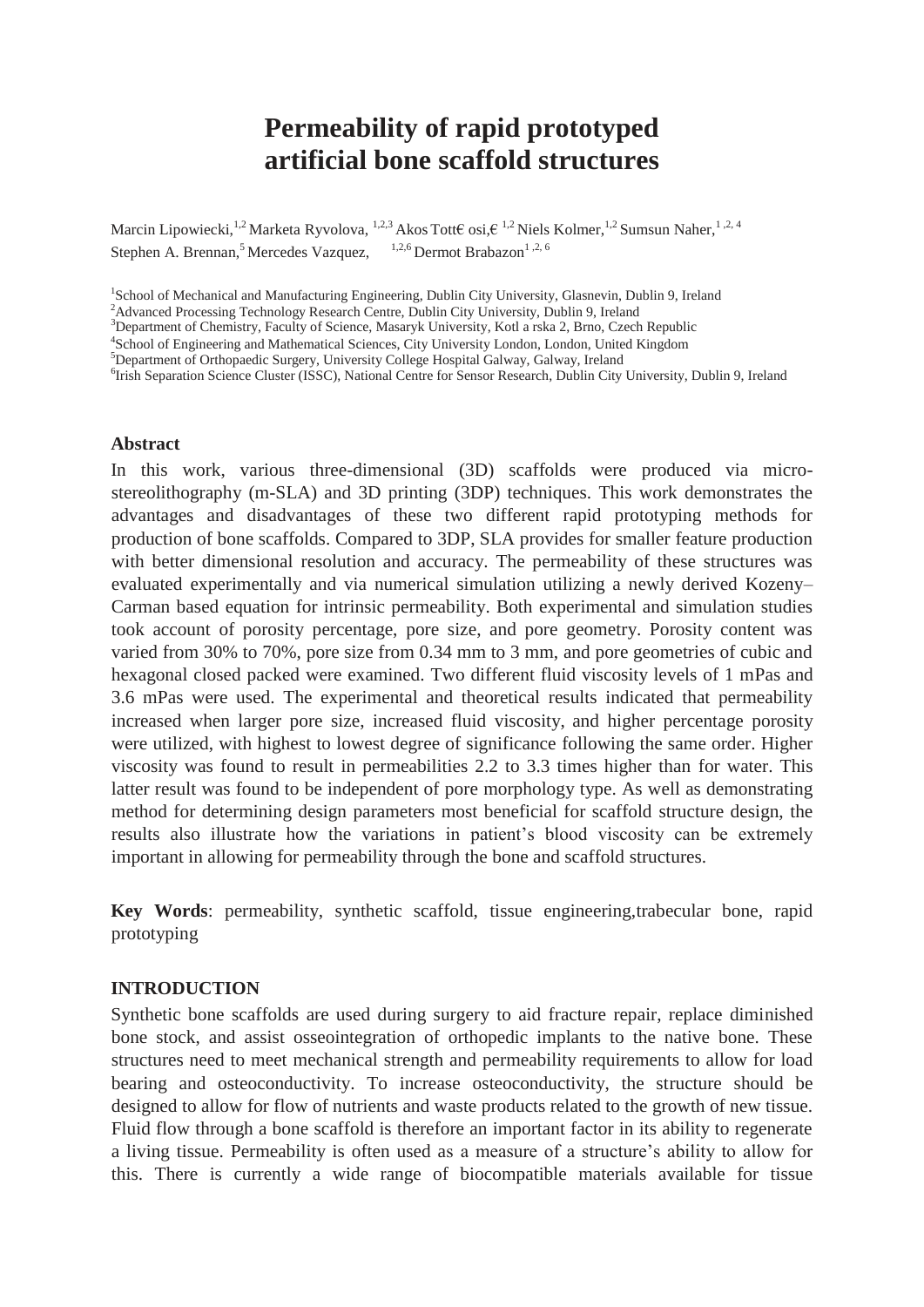engineering including polymers, ceramics and metals.<sup>1-4</sup> Porous tantalum (Trabecular Metal $T^{M}$ ) was characterized in the work of Shimko et al.<sup>2,3</sup> In their work, scaffolds with a porosity of 66% to 88% were tested for various parameters such as tangent elastic modulus, yield stress, strain behavior, and intrinsic permeability.

They concluded that the intrinsic permeability and tangent elastic modulus of tantalum correspond well with those of cancellous bones of similar porosity. Whereas ceramic and metal based scaffold materials are used for hard tissue scaffolds, polymer based scaffolds are used for either hard or soft tissue applications depending on the polymer type used and implant site specific requirements. Polymer-based scaffolds types were reviewed recently.<sup>1,5</sup> The use of poly(methyl methacrylate) in particular has been found to be suitable for the manufacturing of highly porous scaffolds with controllable elastic modulus and permeability.<sup>2</sup> Scaffolds developed by foaming sol–gel derived bioactive glasses were characterized by Jones et al.<sup>6</sup> In their work the interconnectivity of pores was assessed and it was found that the permeability of the fabricated scaffolds was comparable to that of trabecular bone.

The scaffold microstructure plays an important role in cell attachment and tissue vascularization.<sup>7</sup> It is well known that cell ongrowth is highly dependent on the nutrients and waste product transfer through the porous structure.<sup>8,9</sup> Therefore, measurement of the capability of fluid to travel through the fabricated scaffold designs is an important scaffold structure characteristic. Permeability of the structure is thought to be related more to cell growth than conventionally analyzed parameters alone, for example, porosity and pore size.<sup>7</sup> Permeability is typically measured as water flow rate through the scaffold encased into a sealed chamber under a known hydrostatic pressure.<sup>10</sup>

Al-Munajjed et al.,  $^{11}$  investigated the permeability and the porosity of hyaluronan–collagen scaffolds, suitable for soft tissues. Numerical calculations confirmed experimental results which indicated that porosity and permeability increased with increasing pore sizes. In their work, the three pore sizes chosen were 303, 403, and 525 mm. The test fluid media was water which was stored in a tank set at a constant height above the test specimen in order to keep the hydrostatic pressure at the top of the test sample constant. To determine the permeability constant, m, Darcy's law was used as follows:

$$
m = \frac{Q \ast l}{h \ast d \ast t} \tag{1}
$$

where Q is the volume of discharge, l is the length of sample which the fluid flows through, h is the hydrostatic pressure, d is the sample total cross-sectional area, and t is the time taken for the fluid to flow through. A more commonly used alternative measure of fluidity through scaffolds is called intrinsic permeability K (in units of  $m<sup>2</sup>$ ) and can be calculated from Darcy's law as follows: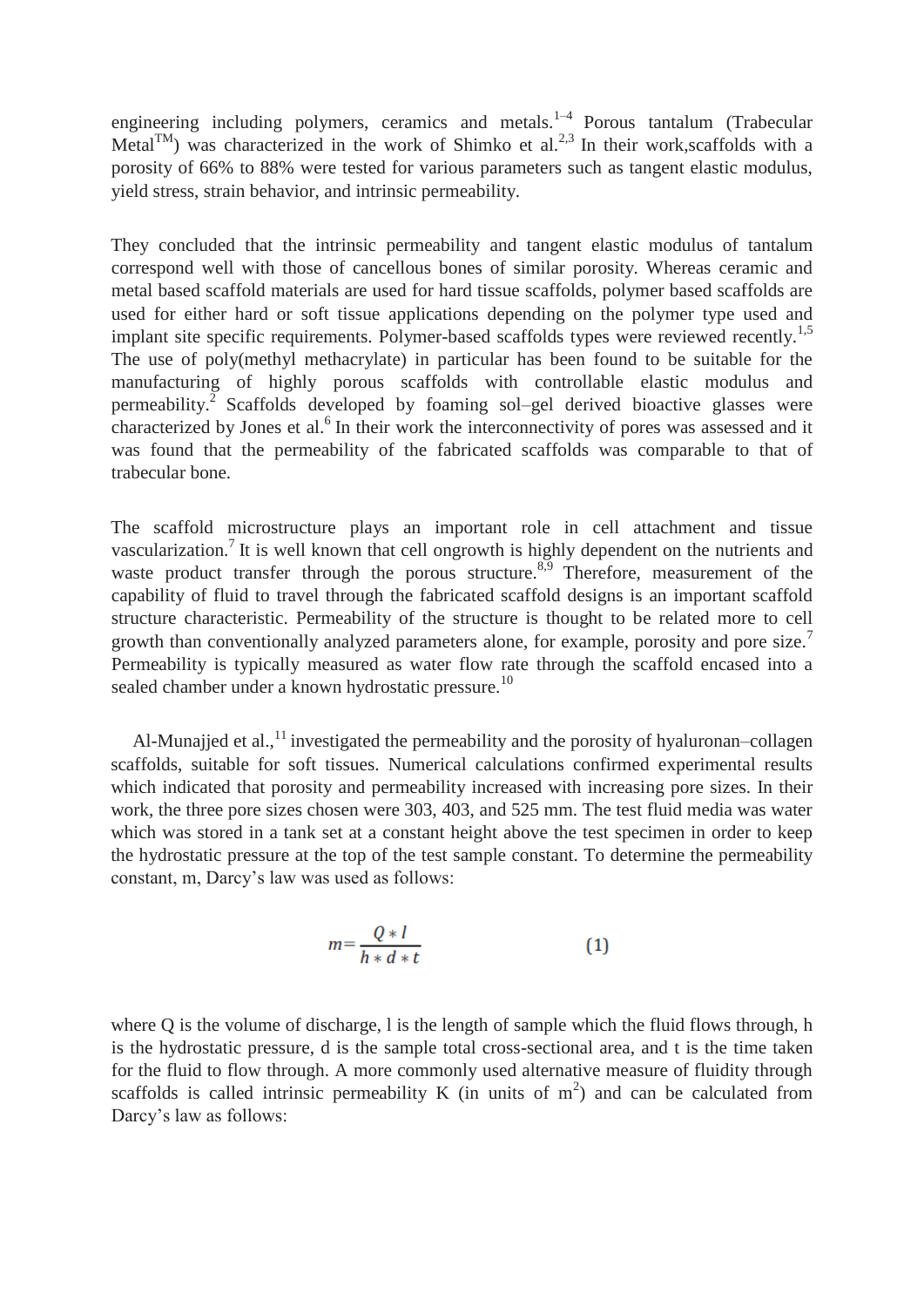$$
K = \frac{q \ast l \ast \mu}{p \ast d} \tag{2}
$$

where q is the volumetric flow rate, l is the fluid viscosity, p is the pressure difference across the sample, and d and l are as per Eq.  $(1)$ .<sup>12,13</sup>

#### **Permeability of bones**

Several experimental studies have been conducted to measure the intrinsic permeability of real bone.<sup>8,14,15</sup> In the work of Kohles et al.,<sup>15</sup> permeability values ranging between  $10^{210}$  m<sup>2</sup> and  $10^{29}$  m<sup>2</sup> in various directions though bovine distal femur were determined using water as the fluid medium. These bovine samples produced values in a range similar to that of human bone. Grimm and Williams measured permeabilities for human calcaneal trabecular bone in the range 0.40 x  $10^{-9}$  m<sup>2</sup> to 11 x  $10^{-9}$  m<sup>2</sup> using raw linseed oil as the fluid medium.<sup>8</sup> Permeability values determined in previous investigations for various types of human bone have ranged from  $10^{-11}$  m<sup>2</sup> to  $10^{-8}$  m<sup>2</sup>.

Different flow rates have been observed to occur at the different scale levels within trabecular bone structures which include intra- and intertrabecular pores. Various pore types include lacunar–canalicular pores (on the order of 0.1 mm), vascular channels (on the scale of 20 mm), and openpore marrow space (up to 1 mm in scale). Estimation of bone permeability just through the lacunar–canalicular pores was investigated in the work of Beno et al.<sup>14</sup> In their work, several parallel-fibered diaphysis bone samples were used, from chick, rabbit, bovine, horse, dog and human origin. The number of canaliculi emanating from an osteocyte lacuna was determined and the local intrinsic permeability was estimated, using microstructural measurements. The authors provided measurements of intrinsic permeability along three axes, proving that these bone samples were anisotropic, as has previously been found for bovine bone by other workers.<sup>15</sup> It was also shown that that the permeability was very sensitive to canalicular and osteocytic dimensions, less sensitive to the fiber matrix spacing and strongly dependent on the type of animal tissue being studied.<sup>14, 15</sup>

The effect of cyclical mechanical loading on fluid flow rate has been investigated using an ex vivo ovine model.<sup>16</sup>The fluid flow, which was monitored via applied color tracers, showed that mechanical load enhanced the molecular transport and that diffusion alone could efficiently transport small (300–400 Da) but not larger molecules. Previous work has also shown that cyclical loading of human bone structures can affect blood content and, in turn, bone shear strength.<sup>17</sup> Permeability can be seen as important therefore not only for osteoconductivity but also for the strength of bone structures.

Mathematical calculation and experimental determination of intrinsic permeability based on the tetrakaidecahedral unit has been previously presented.<sup>18, 19</sup> Permeability was found, both experimentally and mathematically, to increase with increased pore size, and porosity. A similar technique was used in the work of Malachanne et al.<sup>20</sup> The aim of their work was to compare the intrinsic permeability determined by experimental measurement with their developed finite element model. The experimental measurements for validation in their work were recorded with ex vivo ox bone. The experimental setup consisted of a standing pipe with storage water held at a set height above the test sample producing a constant hydrostatic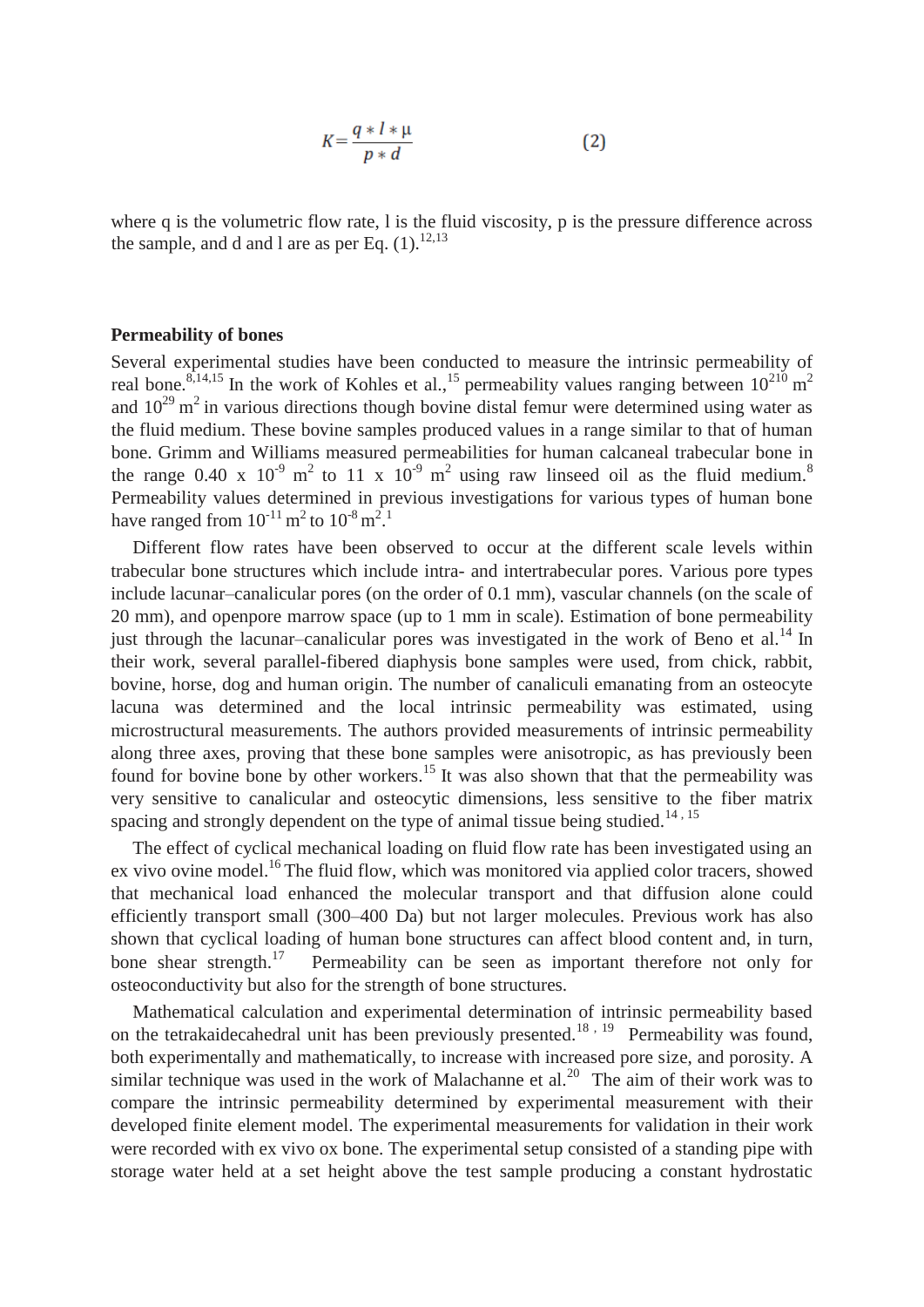pressure. The time for a defined volume of water to pass through the sample was measured. An intrinsic permeability of K = 1.1 3  $10^{-2}$  m<sup>2</sup> was determined.<sup>20</sup> Swider et al.<sup>21</sup> used magnetic resonance imaging to determine the fluid flow velocity, distribution, and permeability in a porous material. Their investigation was focused on hydroxyapatite bone scaffolds and the intrinsic permeability coefficient was calculated using Darcy's law, resulting in a value of K  $= 2.66310^{2}$  m<sup>2</sup>.

# **Fabrication and permeability testing methods for artificial scaffolds**

Although some works indicate that simulating natural healthy bone geometry is best for scaffold structures, others indicate that larger pore sizes are preferable within the structure to allow for ingrowth of native bone and for enhanced fluid transport during the short to medium term healing process after implantation.

Fluids used for this type of analysis often differ between various research groups. Usually water solutions are used<sup>3</sup>; however, gases have also been examined. For example, in the work of Chor and  $Li<sup>7</sup>$  dry air was used as the fluid medium to avoid scaffold hydrolysis and pore blockage.

Despite this previous work, the optimal method of testing, fabrication method, and pore geometry is still undecided. In order to advance the knowledge in this area, the work presented in this article was undertaken using two different well defined structure types, cubic and hexagonal close packed. These were fabricated by stereolithography (SLA) and threedimensional (3D) printing (3DP). A great amount of interest within the last 10 years has focused on the use of rapid prototyping to manufacture synthetic bone scaffolds.<sup>23–25</sup> Structures produced by rapid prototyping techniques, allow for control of pore size, porosity, and geometry. These structures have previously been tested by the authors and confirmed to be suitable to withstand the mechanical loading requirements of bone scaffolds.<sup>26,27</sup> These structure types provide a high stiffness and, at the same time, a high level of porosity and large pore size which would be considered advantageous for achieving a high level of permeability. The aim of this work therefore was to investigate the use of SLA and 3DP rapid prototyping methods for the production of predefined, previously stresstested, cubic, and hexagonal synthetic bone scaffold designs with a view to optimizing these for permeability.

#### **MATERIALS AND METHODS**

# **Experimental permeability testing**

The scaffold model structures were designed using computer aided design software SolidEdge V100 and saved as SLA files. Two basic structures, hexagonal and cubic, were fabricated, see Figure 1. The set pore size and porosity percentage are summarized in Table I. The cubic structure was omnidirectional and therefore was tested along only one axis. The hexagonal structure has one primary axis in which fluid can flow with least obstruction (shown in Fig. 1). The fluid flow tests were performed along this direction. The majority of samples were manufactured using a Z310 ZCorp 3D printer with standard 3DP plaster powder material ZP113 and binder ZB-58.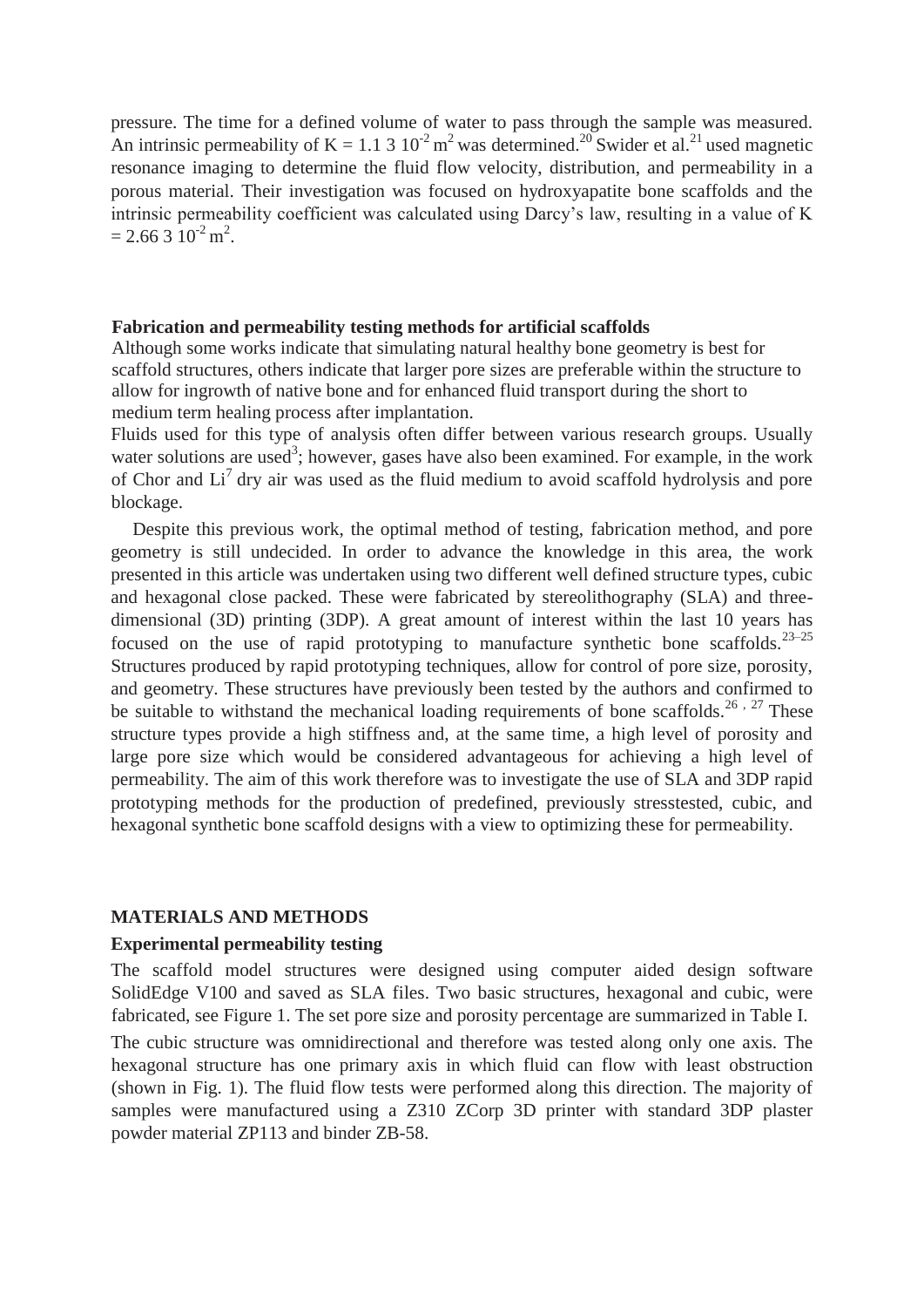| <b>Target Pore</b><br>Size (mm) | <b>Porosity</b> |     |     |
|---------------------------------|-----------------|-----|-----|
|                                 | 30%             | 50% | 70% |
| 0.34                            | С               |     |     |
| 0.6                             | C/H             | C   |     |
| 1.5                             | C/H             | C/H | C/H |
| 2                               | C/H             | C/H | C/H |
| 2.5                             | C/H             | C/H | C/H |
| 3                               | C/H             | C/H | C/H |

TABLE I. Summary of the Porosities and Pore Sizes Investigated for Each Cubic and Hexagonal Structure

C, cubic; H, hexagonal.



FIGURE 1. Schematics of cubic and hexagonal structures for permeability testing in isometric view shown (a) without and (b) with supporting collar. [Color figure can be viewed in the online issue, which is available at wileyonlinelibrary.com.]

To reinforce the specimens, they were infiltrated using epoxy ZMax resin and left overnight to dry. Biocompatibility of these materials was not sought or required for the current work as this article focuses on permeability assessment of different structure geometries and scales. A micro-SLA (m-SLA) high definition ProJet<sup>TM</sup> MP 7000, 3DSystems, was used to produce the smallest samples and some samples of similar size to the 3D printed scaffolds for comparison. These models were fabricated with commercial Accura 60 resin.

Samples with six different scaffold pore sizes set in the range from 0.34 mm to 3 mm and porosity percentages of 30%, 50%, and 70% were fabricated by these methods. This resulted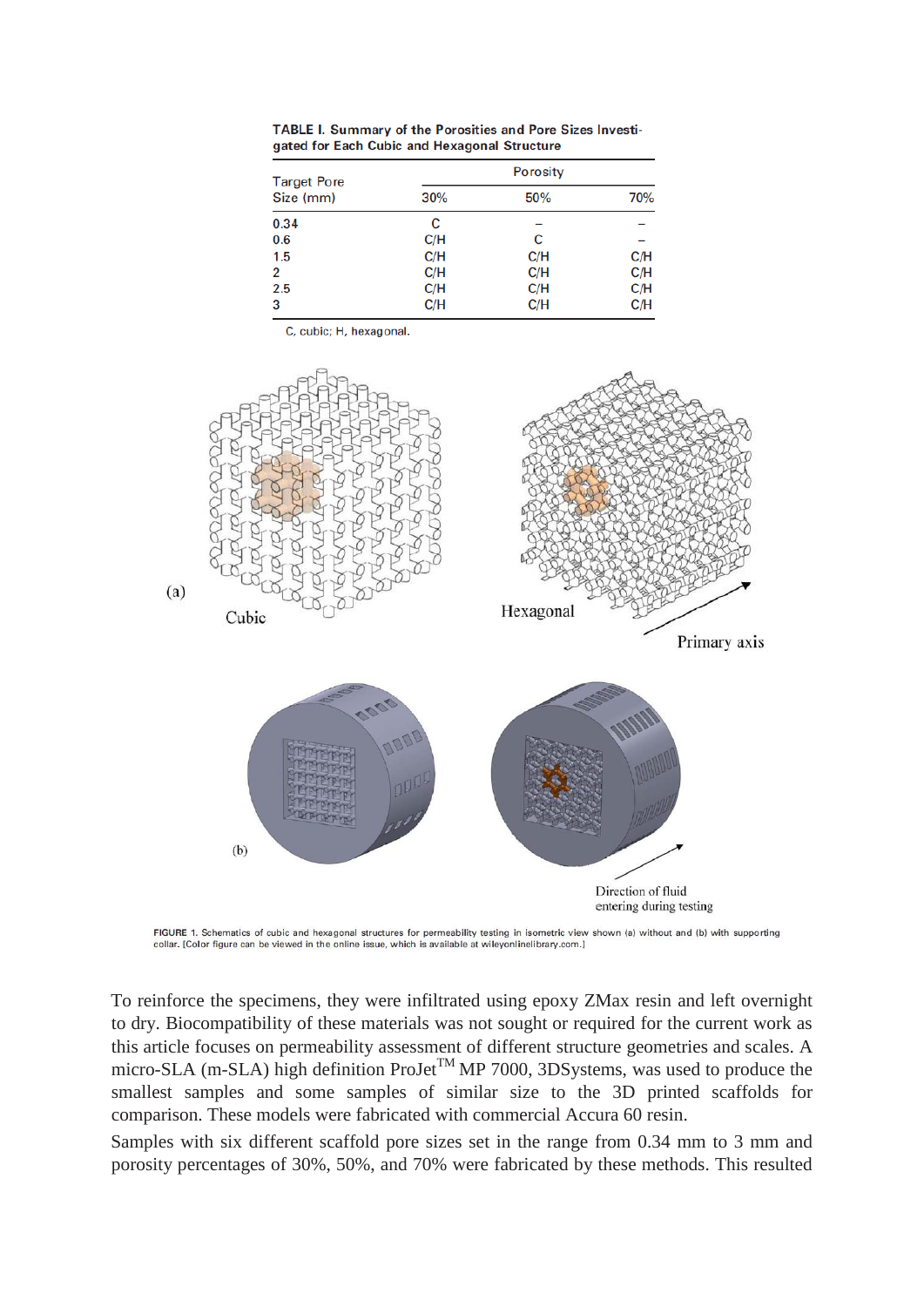in 15 different cubic and 13 different hexagonal scaffold pore size/percentage combinations being fabricated, see Table I. Triplicates of each sample type were fabricated and flow rate through each sample was measured three times in order to allow for repeatability analysis. This resulted in nine flow rate measurements for each of the scaffold geometries. In this work the model pore size was defined as the inner length of the edges of the cubes for the cubic structures, and as the minimum diameter of an inner circle which could be contained within the hexagonal structures. For the hexagonal structures, the height of the repeated units was also recorded in order to fully define these lattice structures. The boundary of the scaffold structures was a 15 mm 3 15 mm 3 15 mm for pore sizes from 1.5 mm to 3.0 mm and a 3 mm 3 3 mm 3 3 mm for pore sizes from 0.34 mm to 0.60 mm. A solid outer shell was built into the model to house these scaffold structures and to fit into the clamping device for permeability measurement, see Figure 1.



FIGURE 2. Schematic of the setup for synthetic bone scaffold permeability measurement. [Color figure can be viewed in the online issue, which is available at wileyonlinelibrary.com.]

The permeability testing rig is shown in Figure 2. This cylindrical collar around the scaffold structures served as a sealing surface with the clamping device walls. The printing time for 10 samples with a 3mm pore size was about 30 min and for 10 samples with a 1.5 mm pore size the printing time was about 90 min.

Two liquids with different viscosities (water and water with 30% glycerol solution) were tested. The water–glycerol solution (Sigma Aldrich) was used as a basic simulation of higher viscosity blood fluid, the viscosity of which is in the range of three to six times higher than water depending on the hematocrit, blood flow rate, and blood constituents such as proteins, nutrients, hormones, and excretory products. Blood typically varies from 3 mPas to 6 mPas while blood without cells typically varies from 1 mPas to 1.3 mPas.<sup>28,29</sup> In this work, the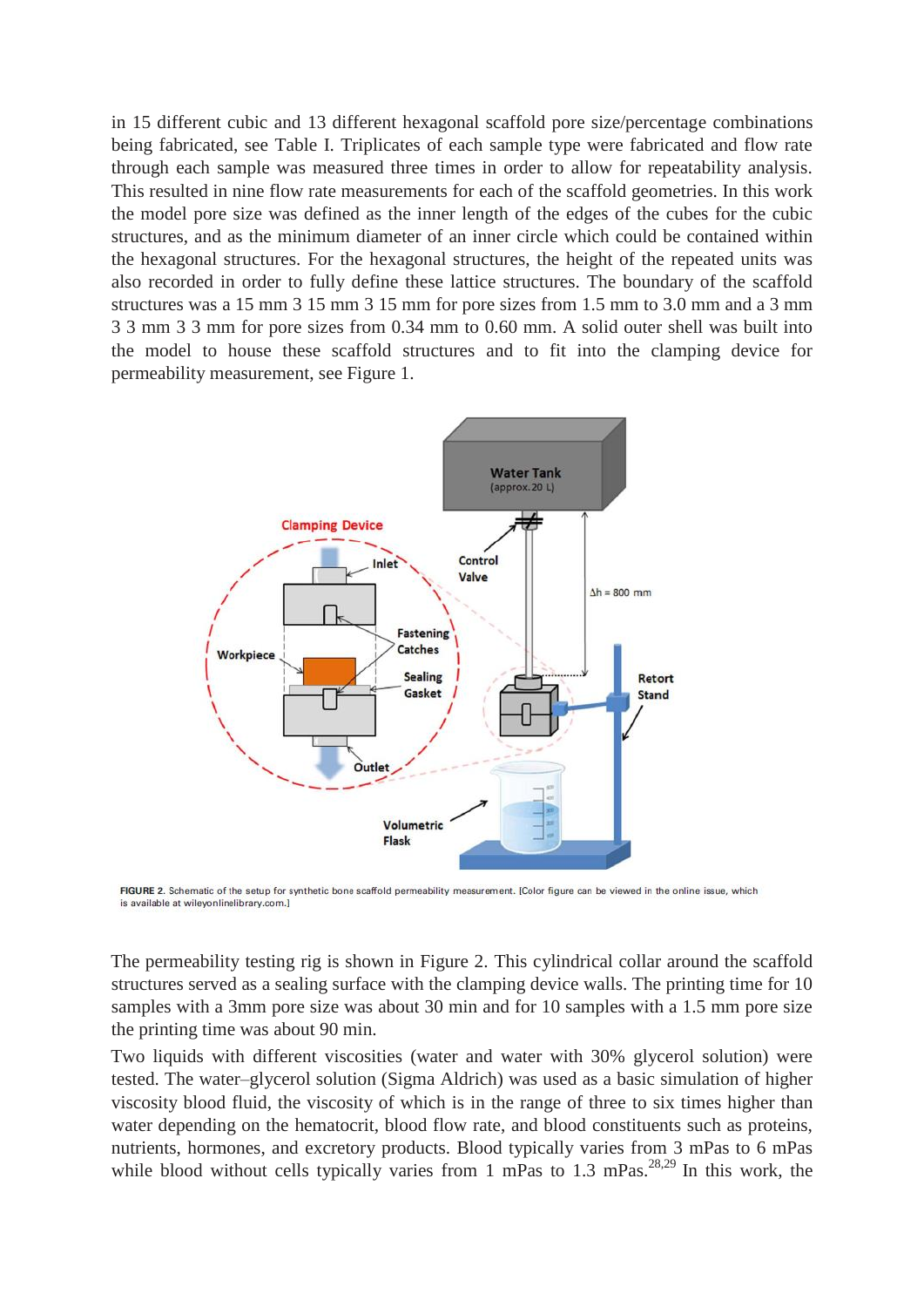viscosity of the water and water–glycerol solution used were recorded using a rotational viscometer (Rheology International Instrument, ASTM Spindle Type2) at 1 mPas and 3.6 mPas, respectively. In order to understand the influence of the sample material on the flow, the contact angles of three different fluids, that is, tap water, deionized water, and water– glycerol solution (30% glycerol by mass), were measured with a FTA-200 dynamic contact angle analyzer.

The fluid holding tank contained a measured volume of 20 L. This large tank provided constant hydrostatic pressure, p, and was set at a height, Dh, of 800 mm above the sample. The hydrostatic pressure was calculated as follows:

> $p = \rho_w \Delta h g = 7833$  Pa for water  $p = \rho_{q/w} \Delta h g = 8459$  Pa for glycerol/water solution

where  $\rho_w$  5 998 kg/m<sup>3</sup> and  $\rho_{g/w}$  5 1077 kg/m<sup>3</sup> at 20C. In order to conduct each permeability test, the specimen was placed into the clamping device and the time required for 500 mL of fluid to pass into the graduated container was measured. Darcy's law, according to Eq. (2), was then used to calculate the experimentally determined intrinsic permeability values.

#### **Mathematical modeling of permeability**

Packed bed models are widely used in industry to calculate the pressure drop of a fluid flowing through a packed bed of solids. Such models have often been used to determine the permeability of scaffolds.<sup>6</sup>The Kozeny–Carman equation, first proposed by Kozeny and later refined by Carman, is commonly used to predict permeability in various solids.  $30-33$  This equation has many forms and is based on classical Navier–Stokes fluid mechanics. The Kozeny–Carman equation can be expressed to give n, the hydraulic conductivity (m/s), as follows:

$$
n = C \times \frac{g}{\mu_w \rho_w} \times \frac{e^3}{S^2 D_r^2 (1+e)}\tag{3}
$$

where C, constant;  $\mu_w$ , dynamic viscosity of water [Ps.s];  $\rho_w$ , density of fluid [kg/m<sup>3</sup>]; e, void ratio; g, acceleration of gravity [m/s<sup>2</sup>]; S, specific surface area[ $\frac{m^2}{kg}$ ]

 $D_r = \frac{d}{d}$  $\boldsymbol{d}$ 

Given that

$$
n = K \frac{\rho_w g}{\mu_w} \tag{4}
$$

where K is the intrinsic permeability (in  $m<sup>2</sup>$ ), the Kozeny– Carman equation can be rearranged to express it in terms of the intrinsic permeability: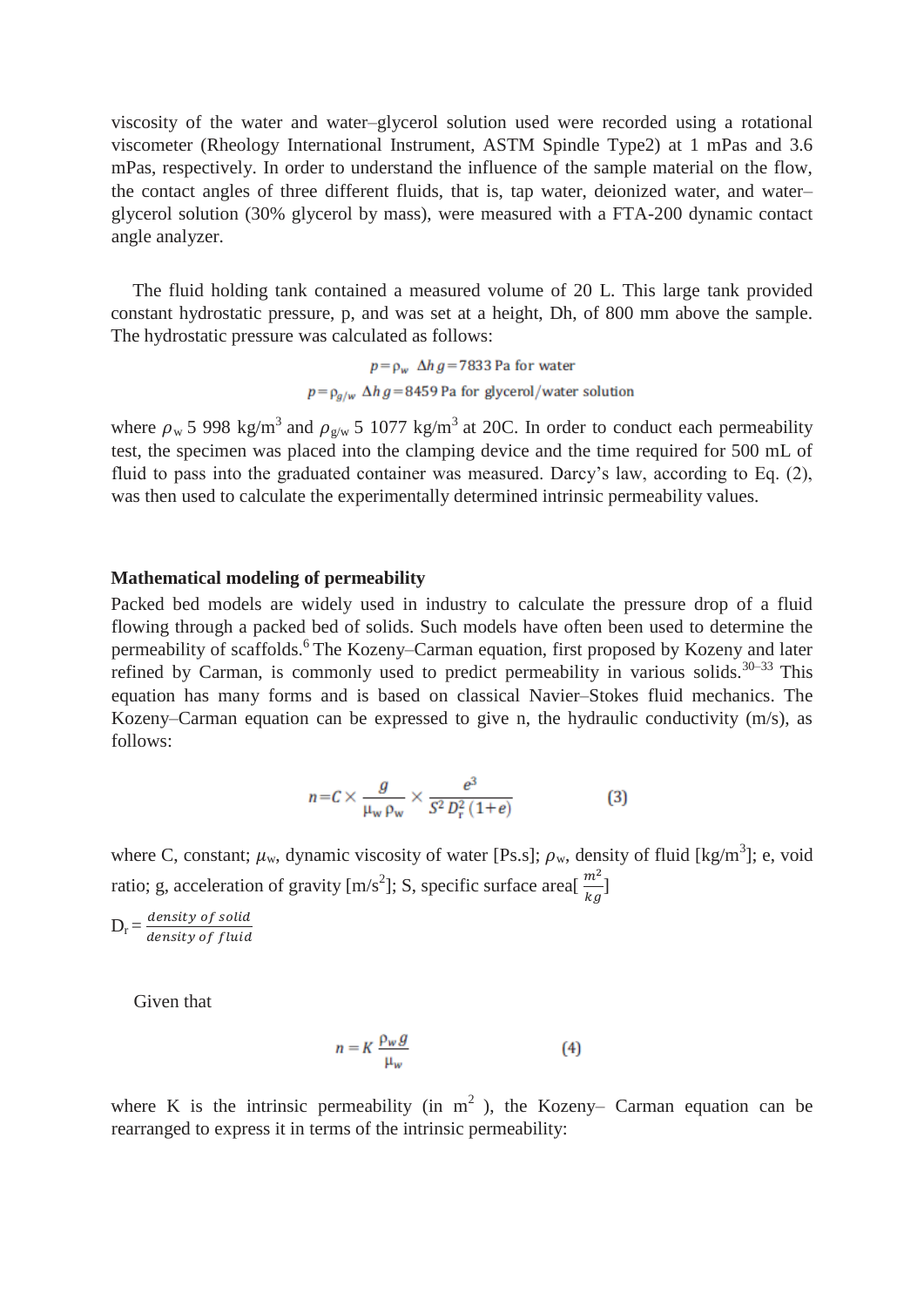$$
= > K \frac{\rho_w g}{\mu_w} = C \frac{g}{\mu_w \rho_w} \frac{e^3}{S^2 Dr^2 (1+e)}
$$

$$
= > K = \frac{\mu_w}{\rho_w g} C \frac{g}{\mu_w \rho_w} \frac{e^3}{S^2 Dr^2 (1+e)}
$$

we get for intrinsic permeability,

$$
K = C \frac{1}{\rho_w^2} \frac{e^3}{S^2 Dr^2 (1+e)}
$$
 (5)

The constant, C, is used to take into account the morphology of the flow-through channels in a porous media. A value of 0.2 based on previous work was used for  $C^{30}$ . The density of the solid was 1.21 kg/m<sup>3</sup> for the SLA models and 1.25 kg/m<sup>3</sup> for the 3DP models. The specific surface area, S, which varied with each scaffold design is one of the most critical parameters in this equation. The solid specific surface area of the structures as measured directly from corresponding CAD files was used in these calculations.

#### **RESULTS AND DISCUSSION**

Fabricated scaffold structure dimensions were generally found to be slightly larger in size for the SLA produced scaffolds and smaller for the 3DP produced scaffolds compared to the original CAD file dimensions. The resulting scaffold pore sizes are shown with corresponding permeability results in Figures 3 and 4. For the experimental work, the shortest and longest periods recorded for the fluid sample to flow though the scaffold were 3.02 s and 98.22 s, respectively. The shortest time recorded was for the SLA material, with water as fluid, the hexagonal structure, with a 1.60 mm pore size, and with 70% structural porosity. The longest time was recorded from the glycerol–water solution flowing through the SLA material with the smallest pore size of 0.53 mm, 30% porosity, and a cubic structure.

# **Experimental permeability testing results**

Figure 3(a,b) shows the experimentally captured permeability results with water as the fluid medium for the cubic and hexagonal structures, respectively. Figure 4(a,b) shows the experimental measured permeability results with the glycerol–water solution for cubic and hexagonal structures, respectively. The range of permeabilities measured was from 1.84 x10<sup>-</sup>  $10 \text{ m}^2$  to 4.19 x  $10^{-9} \text{ m}^2$ . These measurements were highly repeatable, with 95% confidence intervals being an order of magnitude less than the measured results. Thus, the plotted error bars were actually overlapped by the point markers in Figures 3 and 4. As expected, higher flow rates and permeabilities occurred through structures with increased porosity and pore size.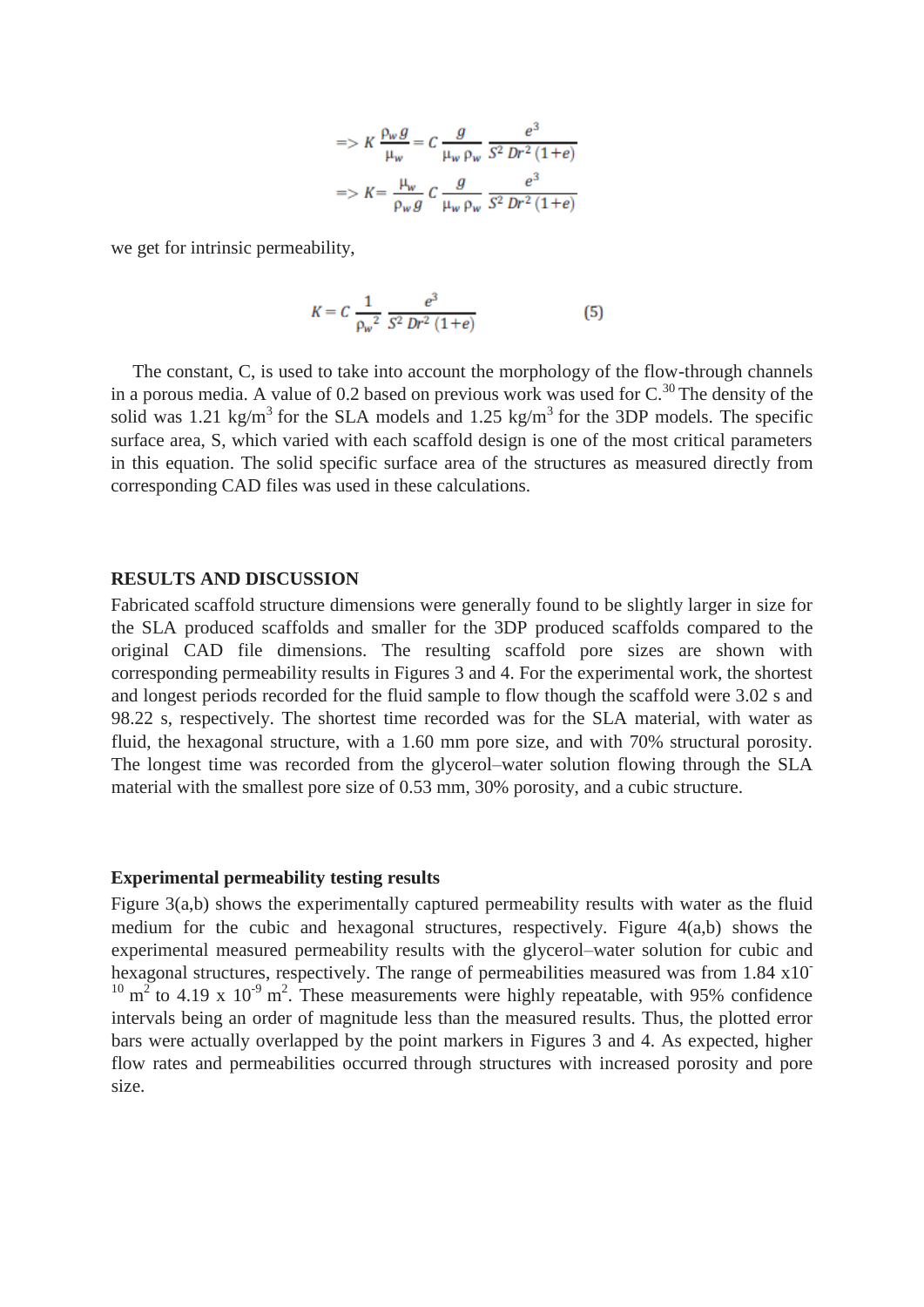

FIGURE 3. Measured permeabilities from (a) cubic and (b) hexagonal structures produced with porosities of 0.3, 0.5, and 0.7 via SLA and 3DP, using water as the testing fluid. [Color figure can be viewed in the online issue, which is available at wileyonlinelibrary.com.]



FIGURE 4. Measured permeabilities from (a) cubic and (b) hexagonal structures produced with porosities of 0.3, 0.5, and 0.7 via SLA and 3DP, using glycerol-water as testing fluid. [Color figure can be viewed in the online issue, which is available at wileyonlinelibrary.com.]

Within the range of pore sizes and porosities measured, pore size had a larger effect on the permeability results than the porosity level. Comparing similar sample types, experimentally measured permeability values were in the range of 2.2 to 3.3 times higher for the glycerol– water solution compared to the less viscous water. This could be attributed to higher flow path disorder of the lower viscosity fluid flow through the structures.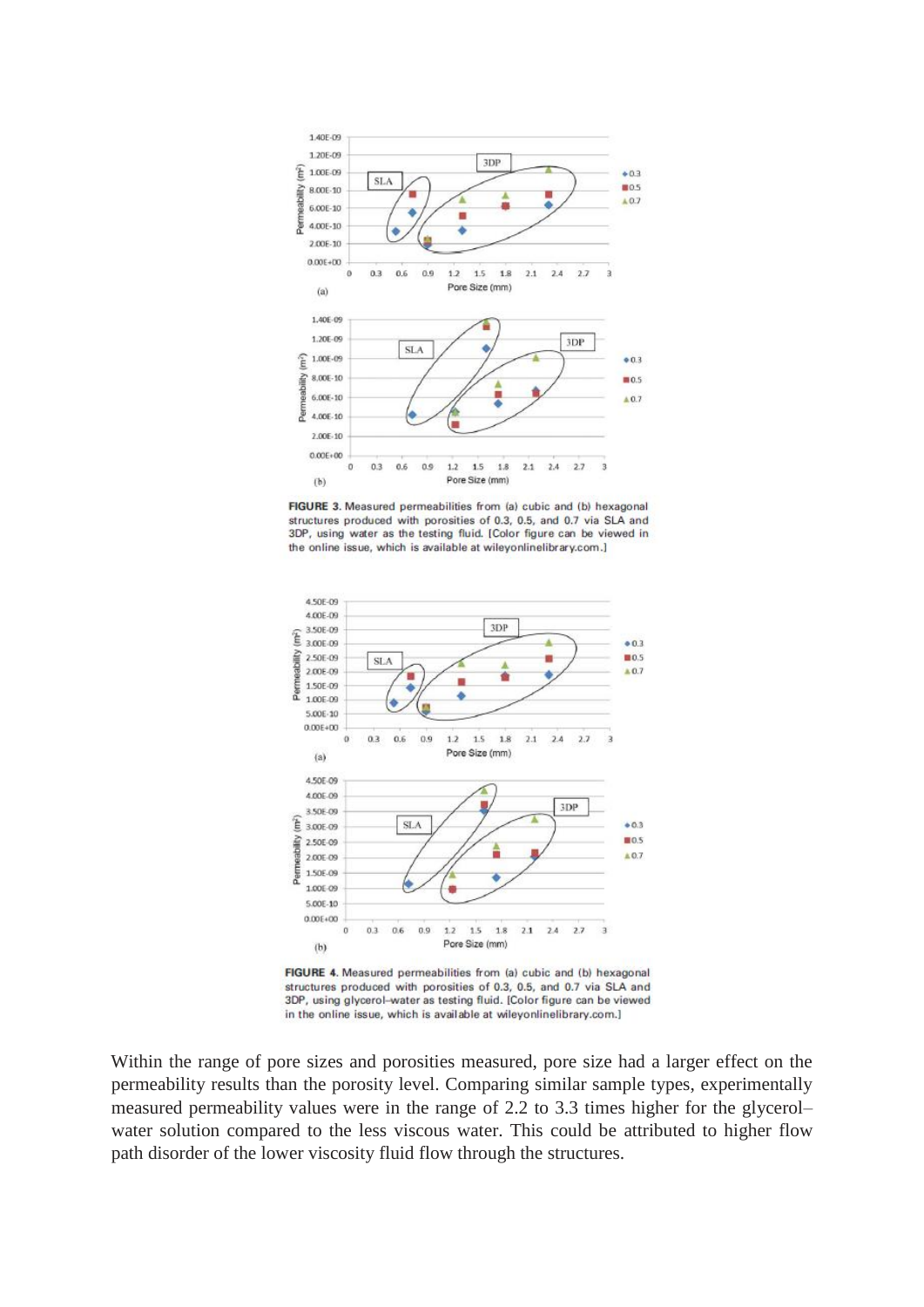| Media Type                            | Contact Angle (°)<br>Accura 60 Material Z-Max Material | Contact Angle (°) |
|---------------------------------------|--------------------------------------------------------|-------------------|
| Deionized water                       | 64.46                                                  | 9.51              |
| Tap water                             | 73.5                                                   | 13.05             |
| Glycerol-water<br>solution (30 m/m %) | 70.44                                                  | 14.51             |

TABLE II. Contact Angle Measurements for Different Fluids With 3D Printed and µ-SLA Materials

This range was independent of structure type (hexagonal or cubic). This could be attributed to the higher contact angles with the scaffolds and associated increased hydrophobicity for the more viscous fluid, see Table II rows 1 and 3. Table II presents the contact angles determined with the different scaffold materials and fluids. Contact angles for the m-SLA scaffolds (Accura 60 material) were approximately six times higher, compared to the 3DP scaffolds, indicating their greater degree of hydrophobicity which resulted in higher permeability through the m-SLA scaffolds compared to the 3 DP scaffolds for similar pore size and porosity levels, see Figures 3 and 4. An in-depth review of methods for the evaluation of tissue engineering scaffold permeability has recently been presented.<sup>34</sup>

# **Mathematical modeling of permeability results**

Figure 5 shows the computed permeability for the cubic and hexagonal structures as calculated using Eq. (5). This formulation of intrinsic permeability derived from the Kozeny– Carman equation is mostly dependent on the solid structural properties, that is, density, specific surface area, and porosity.

Fluid densities cancel out and so the results in Figure 5 are independent of fluid type. The calculated permeabilities for the cubic and hexagonal structures ranged from 2.33 3  $10^{211}$  m<sup>2</sup> to 4.15 3  $10^{29}$  m<sup>2</sup>, which encompasses the range of permeabilities measured experimentally. Similar trends in data with pore size and percentage porosity were noted, compared to the measured results. The calculated permeabilities for the cubic structures were 1.1 to 3.8 times higher than for the hexagonal structures. In comparison, the experimental measured permeability values indicated less preference for structure type. Comparing similar sample types, values for the hexagonal structures were in the range of 0.5 to 1.2 times those determined for the cubic structures. This range determined was independent of fluid. The results in Figure 5, and highlighted in Table III, show that the lowest levels of theoretically calculated permeability, which were produced at the lowest pore sizes, were lower than those measured during the experimental work.

This indicates that while Eq. (5) gives a good indication of relative trends between different structures, in order to obtain absolute values which agree more closely with experimental data, the intrinsic formulation should take into account other factors such as pressure drop of fluid across the sample, fluid viscosity and surface energy at the fluid/ scaffold interface.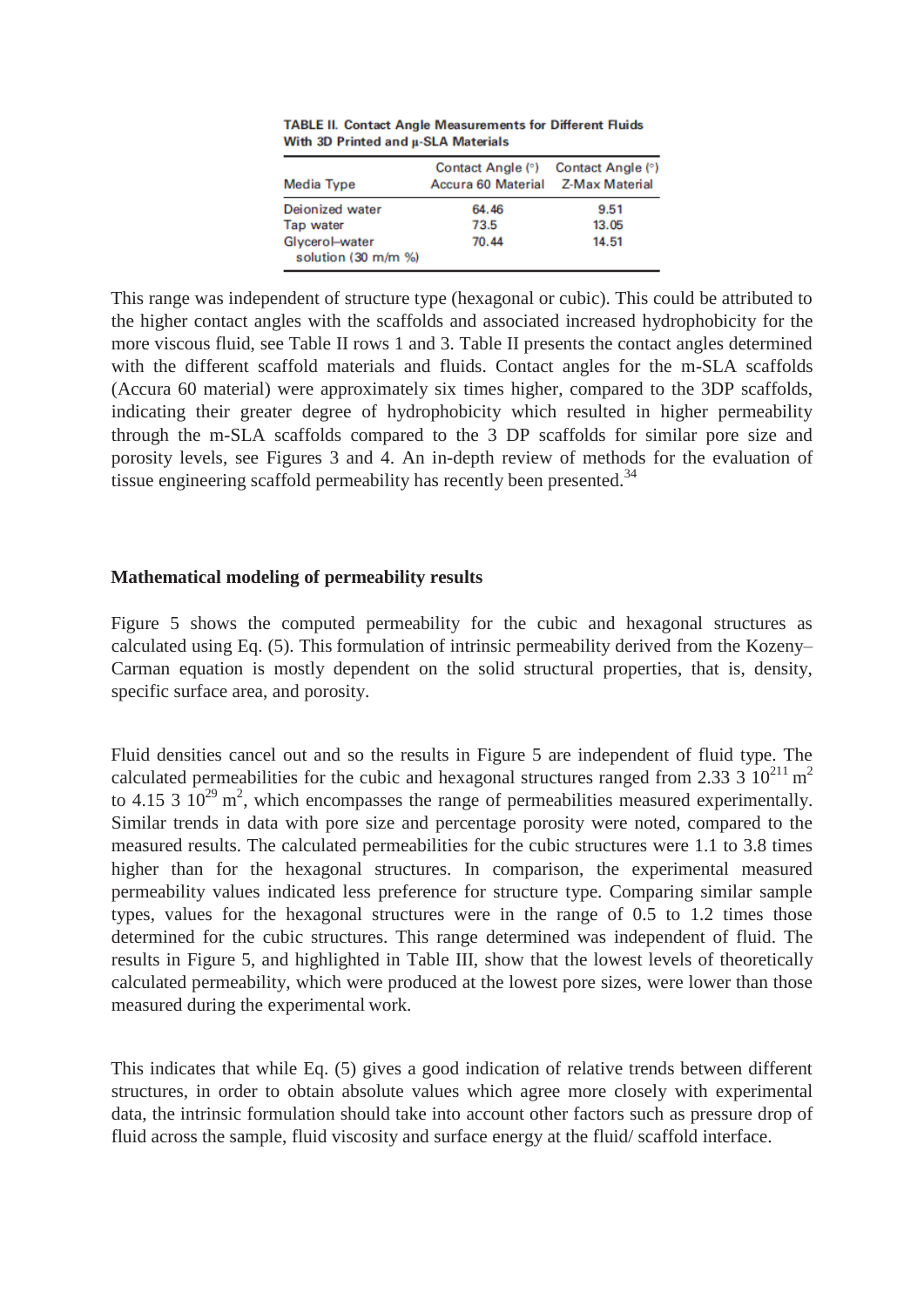

FIGURE 5. Calculated intrinsic permeability for (a) cubic and (b) hexagonal structures having a porosity of 0.3, 0.5, and 0.7. [Color figure can be viewed in the online issue, which is available at wileyonlinelibrary.com.]

TABLE III. Calculated and Measured (With SLA Samples) Permeability Values for Cubic and Hexagonal Structures for 30% Porosity and 0.6 mm Pore Size

| Permeability (m <sup>2</sup> ) | Cubic                  | Hexagonal              |
|--------------------------------|------------------------|------------------------|
| Measured with water            | $5.49 \times 10^{-10}$ | $4.21 \times 10^{-10}$ |
| Measured with glycerol-water   | $1.43 \times 10^{-9}$  | $1.15 \times 10^{-9}$  |
| Theoretical calculation        | $1.96 \times 10^{-10}$ | $5.17 \times 10^{-11}$ |

Figure 6 highlights the variation in the specific surface area (S) with pore size and porosity level for the cubic and hexagonal structures. At pore sizes below 1.5 mm the specific surface area of the scaffold sharply increases. With this term effectively being a squared factor in the denominator of Eq. (5), it has the corresponding effect of sharply reducing the permeability at lower pore sizes relative to the experimental results. Similarly, the higher permeability values for pore sizes larger than 1.5 mm can be explained by a sharp decrease in the specific surface area, see Figure 6.

### **CONCLUSIONS**

Combinations of pore sizes ranging from 0.34 mm to 3 mm and porosity content levels from 30% to 70% were investigated in this work. This covers an important range within human bone structure pore sizes in healthy individuals which can range from 0.1 mm to 0.5 mm. Osteoporotic pore size ranges can extend to 3 mm in size and beyond.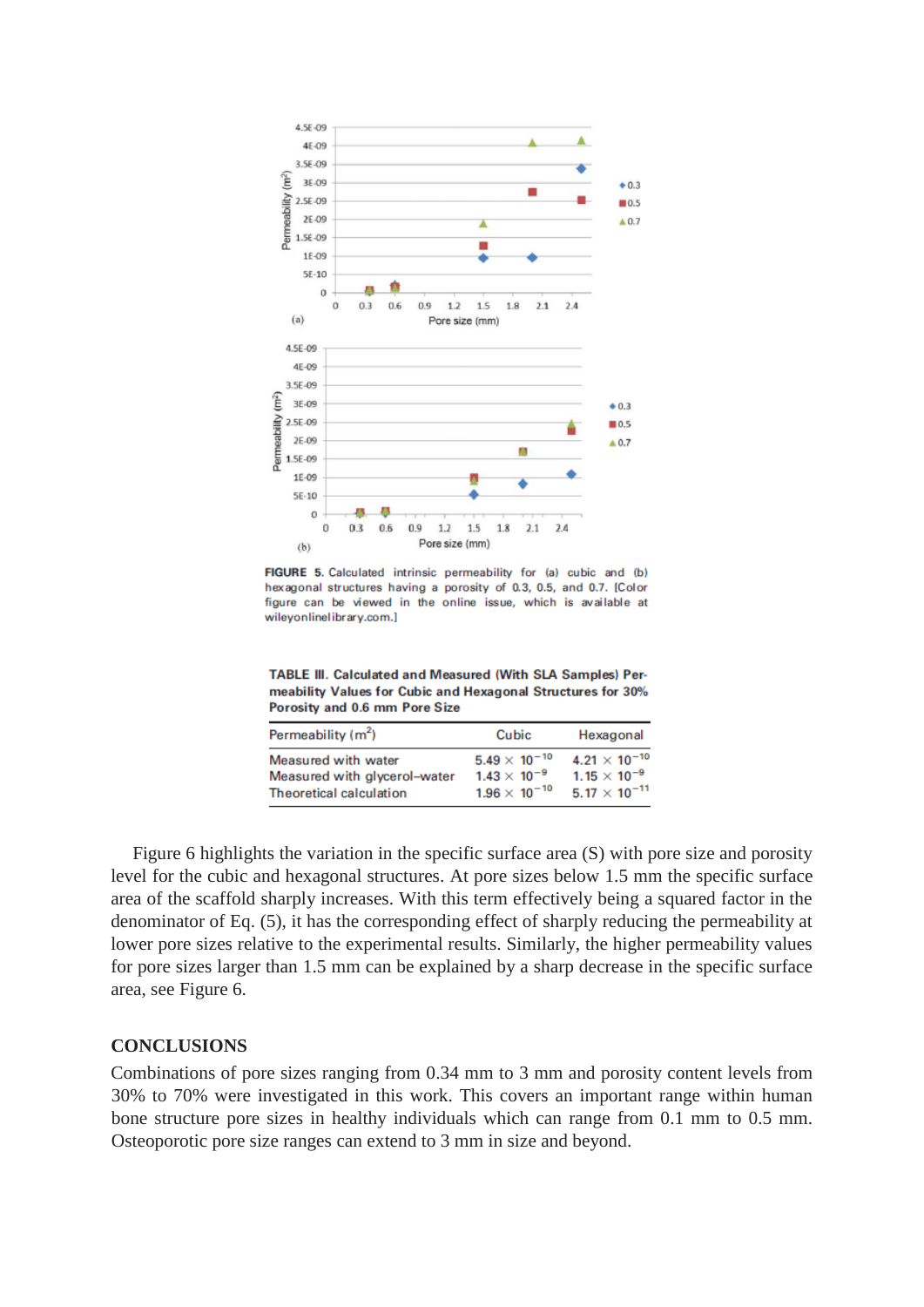

FIGURE 6. The specific surface area (S) compared to the pore size and to the porosity for (a) cubic samples and (b) hexagonal samples. [Color figure can be viewed in the online issue, which is available at wileyonlinelibrary.com.]

| <b>TABLE IV. Comparison of Permeability Values Measured on</b> |
|----------------------------------------------------------------|
| Different Commercial Artificial Tissue Structures and for      |
| <b>Bone Models Tested in This Work</b>                         |

| <b>Type</b>               | Permeability (m <sup>2</sup> )                   | Ref.                       |
|---------------------------|--------------------------------------------------|----------------------------|
| Corals                    | $0.12 - 4.46 \times 10^{-9}$                     | [35]                       |
| Collagen-GAG<br>scaffolds | $0.2 - 0.7 \times 10^{-10}$                      | [36]                       |
| Sponceram®                | $10^{-9}$ to $10^{-8}$                           | [37]                       |
| SLA and 3D<br>printing    | $1.84\times10^{-10}$ to<br>$4.19 \times 10^{-9}$ | This work-<br>experimental |

GAG, glycosaminoglycan.

**TABLE V. Comparison of Permeability Values of Different** Bone Types From the Literature and for Bone Models **Tested in This Work** 

| <b>Type</b>            | Permeability $(m^2)$           | Ref.         |
|------------------------|--------------------------------|--------------|
| Cancellous bone        | $10^{-11}$ to $10^{-7}$        | $[32]$       |
| Human calcaneal        | $0.4 \times 10^{-9}$ to        | $^{[8]}$     |
| trabecular bone        | $10.97 \times 10^{-9}$         |              |
| Human proximal         | $10^{-11}$ to $10^{-8}$        | [2]          |
| femur, cancellous bone |                                |              |
| SLA and 3D printing    | $2.33 \times 10^{-11}$ to      | This work-   |
|                        | 4.15 $\times$ 10 <sup>-9</sup> | theory       |
| SLA and 3D printing    | $1.84 \times 10^{-10}$ to      | This work-   |
|                        | 4.19 $\times$ 10 <sup>-9</sup> | experimental |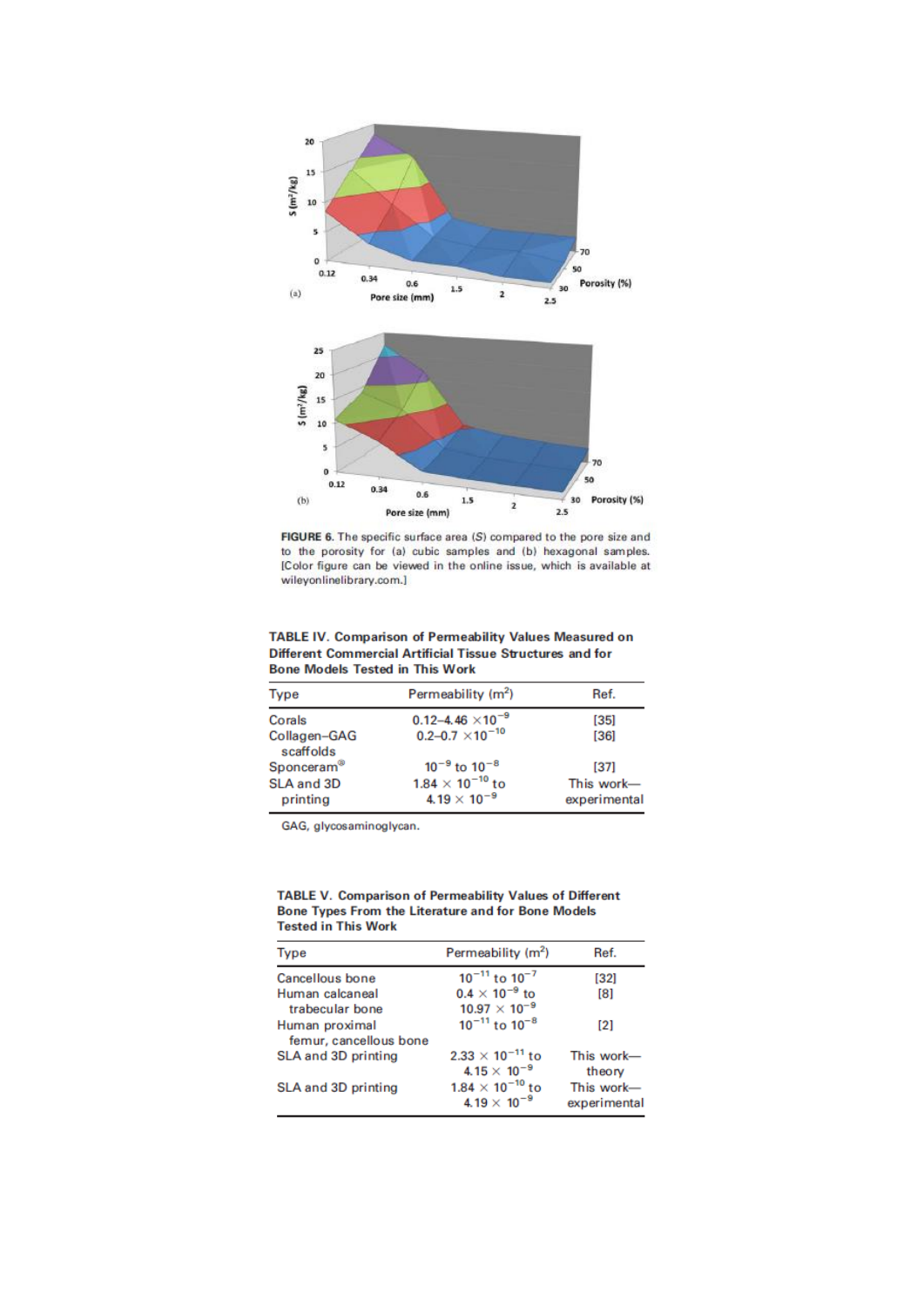The resulting range of permeabilities measured was from 1.84 3 10210 m2 to 4.19 3 1029 m2, which is similar to the range reported in previous studies for analogue and human tissue structures, see Tables IV and V. All experimental results were determined to be highly repeatable. As expected, higher flow rates and permeabilities were recorded for larger porosity content levels and pore sizes.

This follows also from the theoretical calculations where increased pore size provided a decrease in specific surface area which in turn results in increased permeability, see Eq. (5).

The experimental permeability measurements from water–glycerol were 2.2 to 3.3 times higher than for water. This range was the same for both structure morphologies, cubic and hexagonal. This difference in permeabilities can be attributed to the different surface energies at the fluid/scaffold interface. Contact angles for m-SLA scaffold material were in the range of five to seven times those of the 3 DP scaffold materials. Higher hydrophobicity of the m-SLA scaffold material could therefore be expected to result in increased permeability. From Eq. (2), formulation for intrinsic permeability, increased viscosity of the water–glycerol solution can also be seen to result in increased permeability.

The theoretical calculated permeability through the cubic structures was determined to be 1.1 to 3.8 times higher compared to that through the hexagonal structures. However, the experimental results showed no determinable effect on permeability, for either fluid, of pore morphology between the cubic and hexagonal structures. This discrepancy between experiment and theory could be partly due to an insufficient number of lattice cells having been tested during the experimental work. The theoretical calculation however using Eq. (5) does not take into account pressure drop of fluid across the sample, fluid viscosity, or surface energy at the fluid/scaffold interface. While Eq. (5) provides more comprehensive analysis of the effect of scaffold structure on permeability, Eq. (2) accounts for some of these latter mentioned parameters. A new model therefore combining the benefits of these two equations is suggested from this work in order to determine absolute permeability values.

The predominant factor experimentally and theoretically affecting permeability values was the pore size. Viscosity was found to be the next most influential factor followed by level of porosity. Increased pore size, viscosity, and porosity resulted in the highest permeability values. The work presented in this article indicates that the fluid viscosity and corresponding surface energy at the fluid–solid interface have a significant influence on permeability. Specifically, higher viscosity and surface energy, within the bounds of the values examined in this study, resulted in significantly higher permeability values. Structure morphology along the primary axis, in terms of the cubic and hexagonal structures evaluated, were not found to have a significant effect on permeability.

When designing bone scaffolds for use during orthopedic surgery, biocompatibility and an ability to withstand the local loading requirements are primary initial considerations. For longer term success of the implant, good permeability of the scaffold is critical to allow for inflow of cells and nutrients, as well as for waste product transfer. The results of this article show that in order to achieve good permeability, the pore size, porosity level, and material surface energy are primary design parameters that must be controlled. From the clinical viewpoint, the results presented here also illustrate how the variations in patient's blood viscosity can be extremely important in allowing for permeability through the bone and scaffold structures. Careful consideration and further research should therefore focus on the effects on viscosity of the use of procoagulopathic agents or even the short term administration of anticoagulants such as heparin in an effort to aid patency of these channels.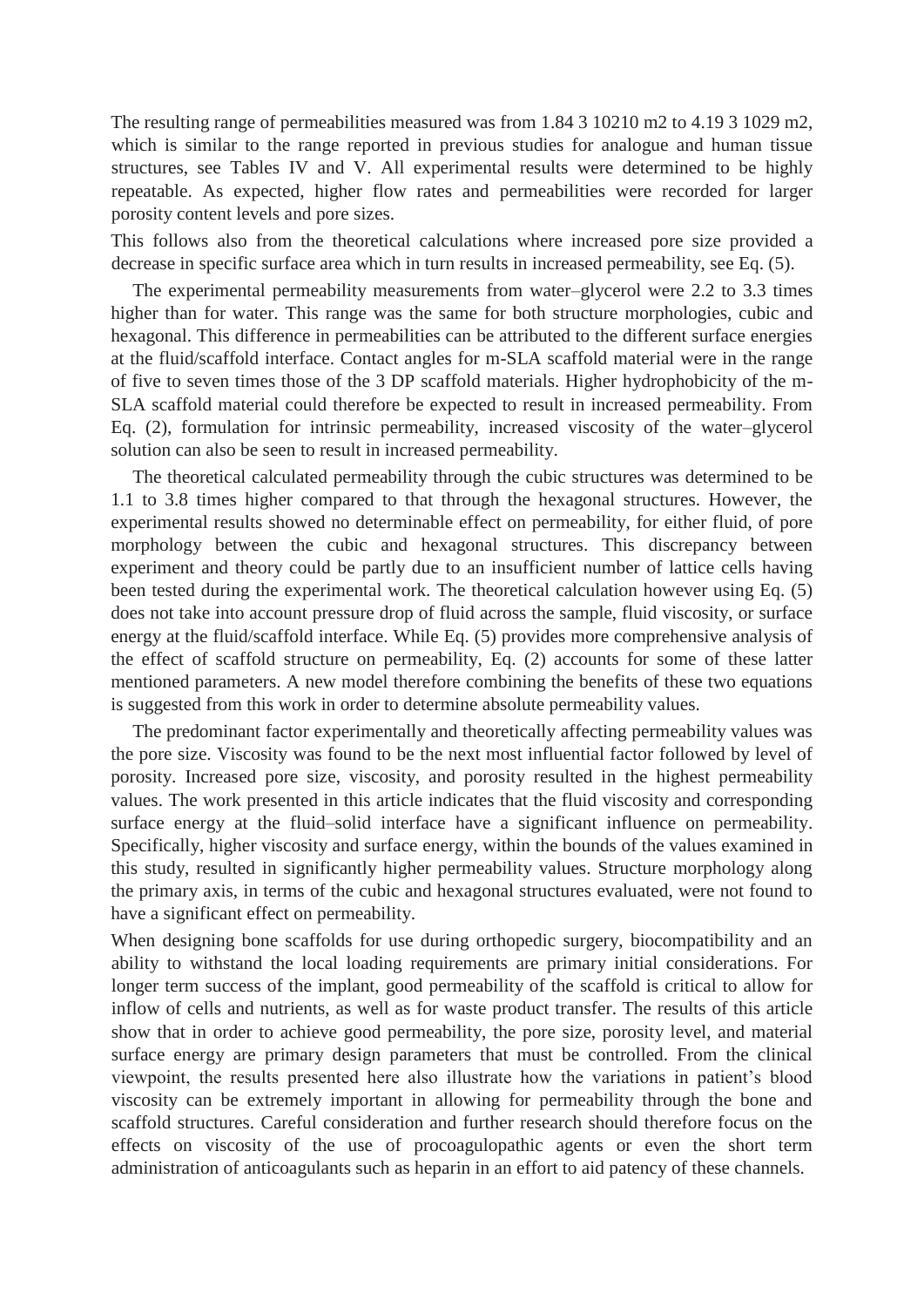# **REFERENCES**

- 1. Cheung HY, Lau KT, Lu TP, Hui D. A critical review on polymerbased bio-engineered materials for scaffold development. Compos Part B: Eng 2007;38:291–300.
- 2. Shimko DA, Nauman EA. Development and characterization of a porous poly(methyl methacrylate) scaffold with controllable modulus and permeability. J Biomed Mater Res Part B: Appl Biomater 2007;80B:360–369.
- 3. Shimko DA, Shimko VF, Sander EA, Dickson KF, Nauman EA. Effect of porosity on the fluid flow characteristics and mechanical properties of tantalum scaffolds. J Biomed Mater Res Part B: Appl Biomater 2005;73B:315–324.
- 4. Ochoa I, Sanz-Herrera JA, Garcia-Aznar JM, Doblare M, Yunos DM, Boccaccini AR. Permeability evaluation of 45S5 Bioglassbased scaffolds for bone tissue engineering. J Biomech 2009;42: 257–260.
- 5. Dhandayuthapani B, Yoshida Y, Maekawa T, Kumar D. Polymeric Scaffolds in Tissue Engineering Application: A Review. Int J Polym Sci 2011;2011:19. doi:10.1155/2011/290602.
- 6. Jones JR, Poologasundarampillai G, Atwood RC, Bernard D, Lee PD. Non-destructive quantitative 3D analysis for the optimisation of tissue scaffolds. Biomaterials 2007;28:1404–1413.
- 7. Chor MV, Li W. A permeability measurement system for tissue engineering scaffolds. Meas Sci Technol 2007;18:208–216.
- 8. Grimm MJ, Williams JL. Measurements of permeability in human calcaneal trabecular bone. J Biomech 1997;30:743–745.
- 9. Botchwey EA, Dupree MA, Pollack SR, Levine EM, Laurencin CT. Tissue engineered bone: measurement of nutrient transport in three-dimensional matrices. J Biomed Mater Res Part A 2003;67A: 357–367.
- 10. Agrawal CM, McKinney JS, Lanctot D, Athanasiou KA. Effects of fluid flow on the in vitro degradation kinetics of biodegradable scaffolds for tissue engineering. Biomaterials 2000;21:2443–2452.
- 11. Al-Munajjed AA, Hien M, Kujat R, Gleeson JP, Hammer J. Influence of pore size on tensile strength, permeability and porosity of hyaluronan-collagen scaffolds. J Mater Sci: Mater Med 2008;19: 2859–2864.
- 12. Karande TS, Ong JL, Agrawal CM. Diffusion in musculoskeletal tissue engineering scaffolds: design issues related to porosity, permeability, architecture, and nutrient mixing. Ann Biomed Eng 2004;32:1728–1743.
- 13. Li SH, de Wijn JR, Li JP, Layrolle P, de Groot K. Macroporous Biphasic Calcium Phosphate Scaffold with High Permeability/ Porosity Ratio. Tissue Eng 2003;9:535–548.
- 14. Beno T, Yoon YJ, Cowin SC, Fritton SP. Estimation of bone permeability using accurate microstructural measurements. J Biomech 2006;39:2378–2387.
- 15. Kohles SS, Roberts JB, Upton ML, Wilson CG, Bonassar LJ, Schlichting AL. Direct perfusion measurements of cancellous bone anisotropic permeability. J Biomech 2001;34:1197–1202.
- 16. Knothe Tate ML, Knothe U. An ex vivo model to study transport processes and fluid flow in loaded bone. J Biomech 2000;33:247 – 254.
- 17. Brennan S, Brabazon D, O'Byrne J. Effect of vibration on the shear strength of impacted bone graft in revision hip surgery. J Bone Joint Surg 2011;93B:755–759.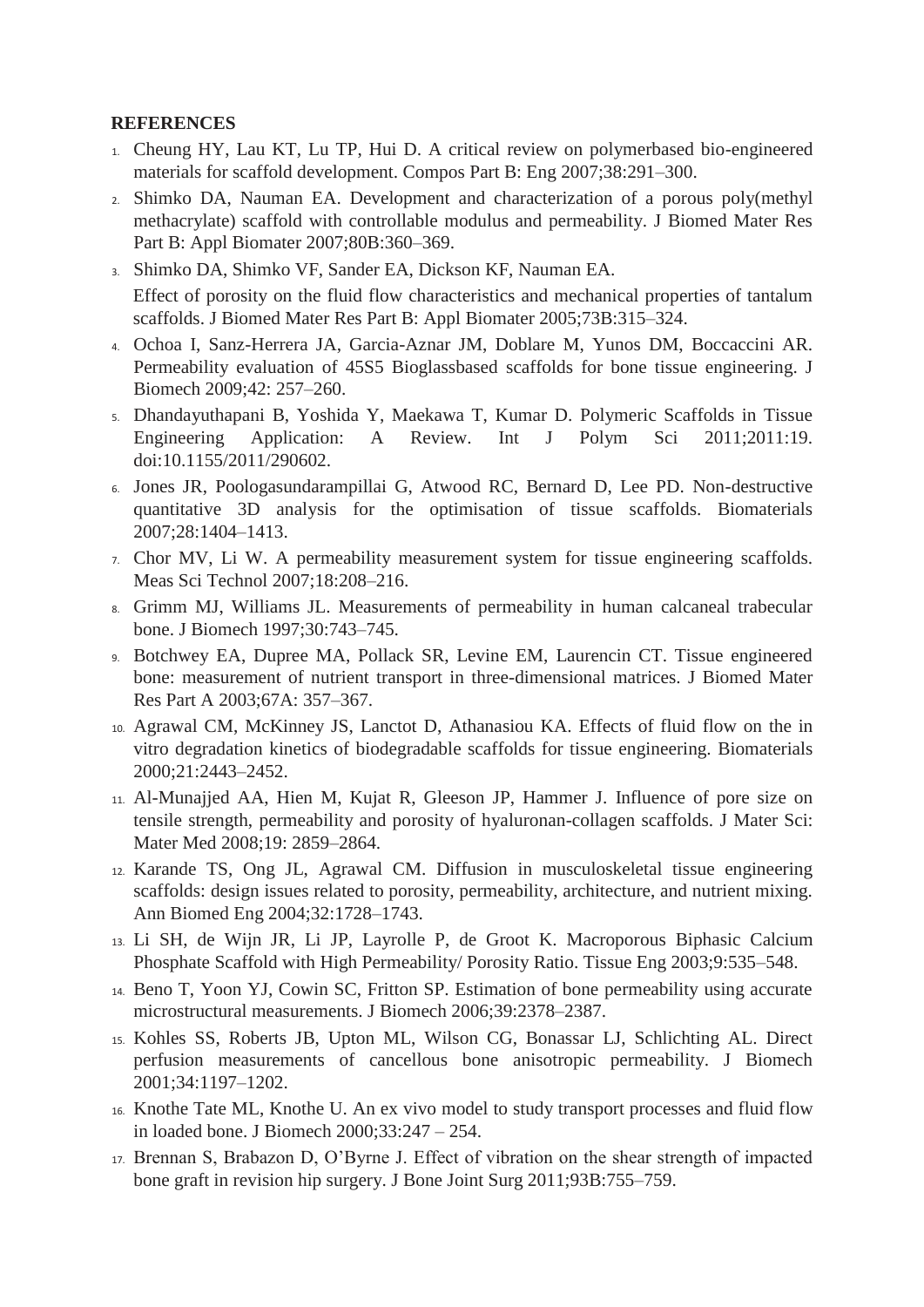- 18. O'Brien F, Harley B, Waller M, Yannas I, Gibson L, Prendergast P. The effect of pore size on permeability and cell attachment in collagen scaffolds for tissue engineering. Technol Health Care 2007 ; 15:3–17.
- 19. Gibson LJ, Ashby MF. Cellular Solids: Structure and Properties. Cambridge: Cambridge University Press; 1999.
- 20. Malachanne E, Dureisseix D, Canadas P, Jourdan F. Experimental and numerical identification of cortical bone permeability. J Biomech 2008;41:721–725.
- 21. Swider P, Conroy M, Pedrono A, Ambard D, Mantell S, Sballe K, Bechtold JE. Use of high-resolution MRI for investigation of fluid flow and global permeability in a material with interconnected porosity. J Biomech 2007;40:2112–2118.
- $22.$  Haugen H, Will J, Kohler A, Hopfner U, Aigner J, Wintermantel E. Ceramic TiO<sub>2</sub>-foams: characterisation of a potential scaffold. J Eur Ceram Soc 2004;24:661–668.
- 23. Eosoly S, Brabazon D, Lohfeld S, Looney L. Selective laser sintering of Eosoly S, Brabazon D, Lohfeld S, Looney L. Selective laser sintering of hydroxyapatite/poly-Ecaprolactone scaffolds. Acta Biomater 2010;6:2511–2517.
- 24. Eosoly S, Lohfeld S, Brabazon D. Effect of hydroxyapatite on biodegradable scaffolds fabricated by SLS. Key Eng Mater 2009;396398:659–662.
- 25. Szucs T, Brabazon D. Effect of saturation and post processing on 3D printed calcium phosphate scaffolds. Key Eng Mater 2009;396398:663–666.
- 26. Lipowiecki M, Ryvolova M, Tottosi A, Naher S, Brabazon D. Permeability of rapid prototyped artificial bone scaffold structures. Adv Mater Sci Res 445;2012:607–612.
- 27. Lipowiecki M, Brabazon D. Design of bone scaffolds structures for rapid prototyping with increased strength and osteoconductivity. Adv Mater Res 2010;83-86:914–922.
- 28. Rosenson RS, McCormick A, Uretz EF. Distribution of blood viscosity values and biochemical correlates in healthy adults. Clin Chem 1996;42:1189–1195.
- 29. Lowe GD, Drummond MM, Lorimer AR, Hutton I, Forbes CD, Prentie CR, Barbenel JC. Relation between extent of coronary artery disease and blood viscosity. Br Med J 1980;280:673.
- 30. Chapuis RP, Aubertin M. Technical Report EPM-RT-2003 03, Ecole Polytechnique, Montreal, Quebec; 2003.
- 31. Steiakakis E, Gamvroudis C, Alevizos G. Kozeny–Carman equation and hydraulic conductivity of compacted clayey soils. Geomaterials 2012;2:37–41.
- 32. Syahroma A, Kadirb MRA, Abdullahc J, Ochsnera A, Permeability studies of artificial and natural cancellous bone structures. Med Eng Phys 2013;35:792–799.
- 33. Truscello S, Kerckhofs G, Van Bael S, Pyka G, Schrooten J, Van Oosterwyck H. Prediction of permeability of regular scaffolds for skeletal tissue engineering: A combined computational and experimental study. Acta Biomater 2012;8:1648–1658.
- 34. Pennella F, Cerino G, Massai D, Gallo D, Labate GF, Schiavi A, Deriu MA, Audenino A, Morbiducci U. A survey of methods for the evaluation of tissue engineering scaffold permeability. Ann Biomed Eng 2013;4:2027–2041.
- 35. Wu YC, Lee TM, Chiu KH, Shaw SY, Yang CY. A comparative study of the physical and mechanical properties of three natural corals based on the criteria for bone-tissue engineering scaffolds. J Mater Sci: Mater Med 2009;20:1273–1280.
- 36. Tierney CM, Haugh MG, Liedl J, Mulcahy F, Hayes B, O'Brien FJ. The effects of collagen concentration and crosslink density on the biological, structural and mechanical